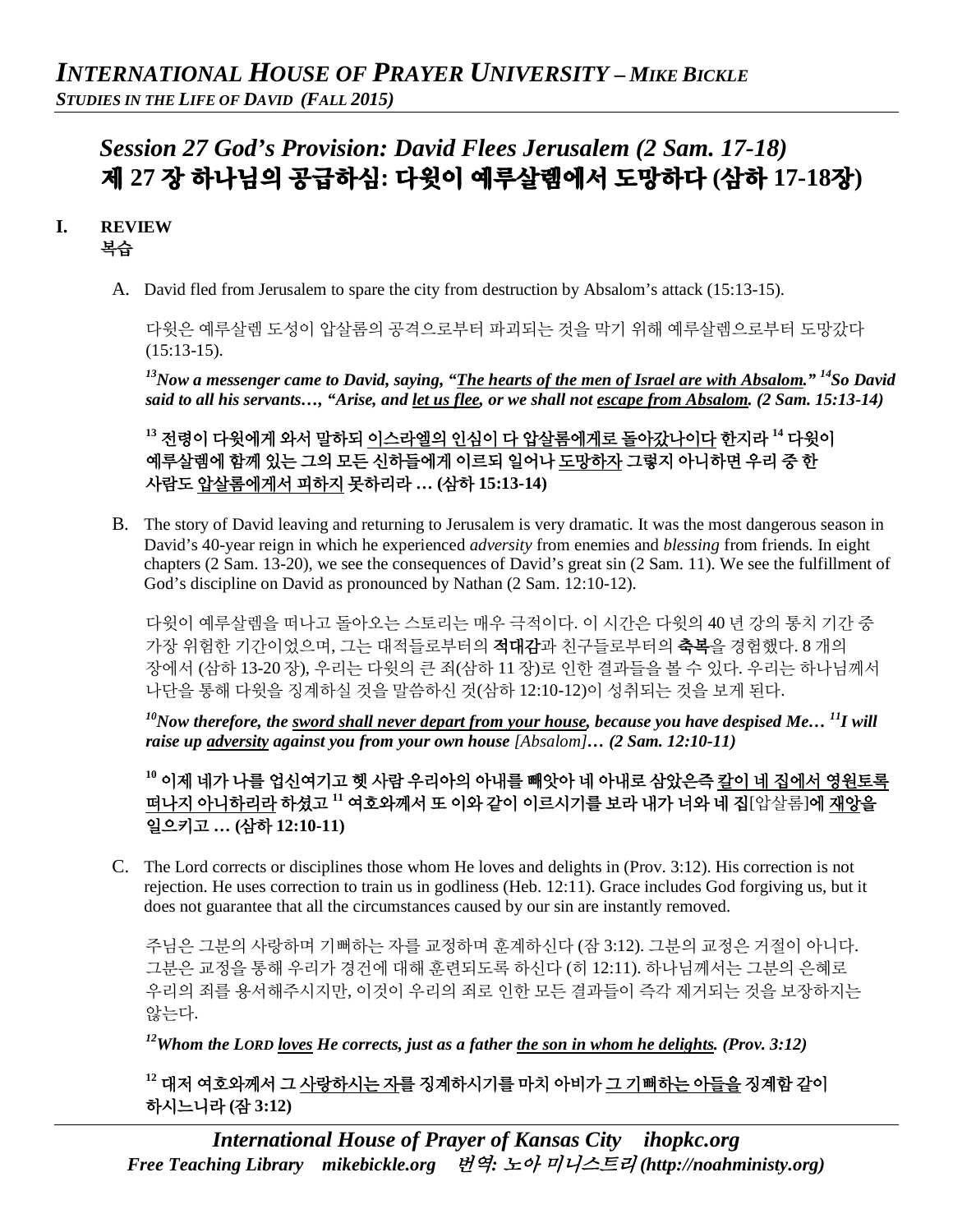D. There was a combination of sorrow and blessing even as he endured divine discipline. He learned from it but continued to believe God for blessing. *"God whispers to us in our pleasures, speaks in our conscience, but shouts in our pains. It is His megaphone to rouse a deaf world."* C.S. Lewis

그가 하나님의 징계를 받는 가운데에서도, 그는 슬픔과 축복이 함께 부어지는 것을 경험한다. 그는 이 징계를 통해 배우면서도, 하나님이 축복하신다는 사실을 계속해서 믿었다. "하나님께서는 우리의 즐거움 가운데 우리에게 속삭이시며, 우리의 양심 안에 말씀하신다. 하지만 우리의 고통을 통해 우리에게 외치신다. 이는 그분이 귀머거리가 된 이 세상을 깨우시는 확성기와 같다."

E. Absalom's rebellion and the various responses to it give us insight into the complex dynamics that will occur in the end times as many will be offended and will betray and hate one another.

압살롬의 반역과, 이에 대한 다양한 반응들을 통해 우리는 마지막 때에 많은 이들이 실족하게 되고 서로를 배반하며 미워하게 되는 복잡한 관계에 대해 알 수 있도록 해준다.

*10And then many will be offended, will betray one another, and will hate one another. (Mt. 24:10)*

**<sup>10</sup>** 그 때에 많은 사람 이 실족하게 되어 서로 잡아 주고 [KJV 흠정역: 서로 배반하여 ] 서로 미워하겠으며 **(**마 **24:10)**

#### **II. DAVID FLEES FROM JERUSALEM (2 SAM. 17)** 다윗이 예루살렘에서 도망치다 **(**삼하 **17** 장**)**

A. Ahithophel's plan was for Absalom to mobilize 12,000 soldiers in a surprise attack against David that very night (17:1-4). The goal was to overwhelm him while he was weary and weak in numbers. David's forces that night were probably only 600 men (15:18), 20 times smaller than Absalom's.

압살롬을 위해 아히도벨이 세운 계획은 그날 밤에 12,000 명의 군사들을 일으켜서 다윗에게 기습 공격을 하는 것이었다 (17:1-4). 이는 다윗이 곤하고 숫자가 열세에 있을 때에 그를 압도해버리려는 목적이었다. 이날 밤 다윗의 군사력은 아마도 600 명 정도밖에 되지 않았을 것이며 (15:18), 압살롬의 군대는 이보다 20 배나 많았다.

*1 …Ahithophel said to Absalom, "Now let me choose twelve thousand men, and I will arise and pursue David tonight. <sup>2</sup> I will come upon him while he is weary and weak, and make him afraid. And all the people who are with him will flee, and I will strike only the king…" 4 And the saying pleased Absalom and all the elders of Israel. (2 Sam. 17:1-4)*

**<sup>1</sup>** 아히도벨이 또 압살롬에게 이르되 이제 내가 사람 만 이천 명 을 택하게 하소서 오늘밤에 내가 일어나서 다윗의 뒤를 추적하여 **<sup>2</sup>** 그가 곤하고 힘이 빠졌을 때에 기습하여 그를 무섭게 하면 그와 함께 있는 모든 백성이 도망하리니 내가 다윗 왕만 쳐죽이고 **… <sup>4</sup>** 압살롬과 이스라엘 장로들이 다 그 말을 옳게 여기더라 **(**삼하 **17:1-14)**

1. Ahithophel knew that a delay would be dangerous since it would give David the opportunity to mobilize an army. David was the only one who needed to die for the revolt to succeed.

아히도벨은 시간을 지체하게 되면 다윗이 군대를 일으키게 되어 위험하게 된다는 것을 알고 있었다. 이 반역은 다윗만 죽는다면 성공하는 것이었다.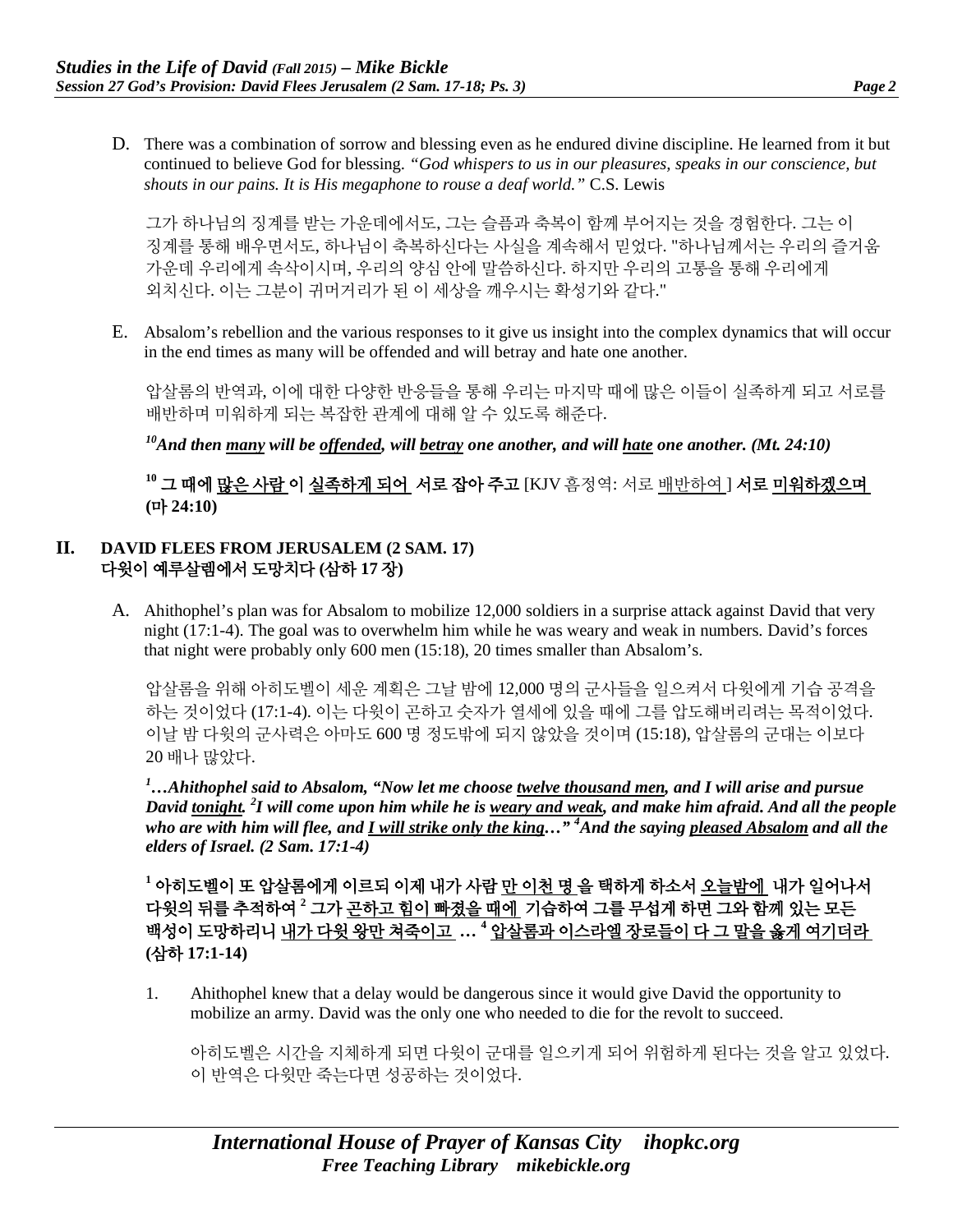2. No one resisted Ahithophel's cold-blooded plan to kill David, the man after God's own heart. Absalom was pleased and not afraid to kill his godly father who was God's anointed king.

어느 누구도 하나님의 마음에 합한 사람 다윗에 대한 아히도벨의 냉혹한 계획에 반대하지 않았다. 압살롬은 이에 대해 만족했으며 하나님의 기름부음 받은 왕인 자신의 아버지를 죽이기를 두려워하지 않았다.

B. Absalom asked Hushai to give a plan for attacking David (17:5-10). Hushai reminded Absalom that his father was a man of remarkable military abilities. No enemy had captured or killed David. Hushai's advice is one of the most significant words given by a royal counselor in Israel's history.

압살롬은 후새에게도 다윗을 어떻게 공격했으면 좋겠는지 물었다 (17:5-10). 후새는 압살롬에게 그의 아버지가 전쟁에 매우 익숙한 사람이라는 사실을 상기시켜줬다. 어떤 적도 다윗을 사로잡거나 죽인 적이 없었다. 후새의 충고는 이스라엘 역사상 왕궁의 조언자가 한 가장 중요한 말 중의 하나였다.

*5 Absalom said, "Now call Hushai…let us hear what he says too."…7 Hushai said to Absalom: "The advice that Ahithophel has given is not good…<sup>8</sup> For…you know your father and his men… are mighty men…and your father is a man of war, and will not camp with the people. 9 Surely by now he is hidden…and it will be,*  when some of them are overthrown ...whoever hears it will say, 'There is a slaughter...' <sup>10</sup>And even he *who is valiant…will melt completely. For all Israel knows that your father is a mighty man, and those who are with him are valiant men. (2 Sam. 17:5-10)*

**<sup>5</sup>** 압살롬이 이르되 아렉 사람 후새도 부르라 우리가 이제 그의 말도 듣자 하니라 **… 7** 후새가 압살롬에게 이르되 이번에는 아히도벨이 베푼 계략이 좋지 아니하니이다 하고 **<sup>8</sup>** 또 후새가 말하되 왕도 아시거니와 왕의 아버지와 그의 추종자들은 용사 라 그들은 들에 있는 곰이 새끼를 빼앗긴 것 같이 격분하였고 왕의 부친은 전쟁에 익숙한 사람인즉 백성과 함께 자지 아니하고 **<sup>9</sup>** 지금 그가 어느 굴에나 어느 곳에 숨어 있으리니 혹 무리 중에 몇이 먼저 엎드러지면 그 소문을 듣는 자가 말하기를 압살롬을 따르는 자 가운데에서 패함을 당하였다 할지라 **<sup>10</sup>** 비록 그가 사자 같은 마음을 가진 용사의 아들일지라도 낙심하리니 이는 이스라엘 무리가 왕의 아버지는 영웅 [KJV 흠정역: 용사 ]이요 그의 추종자들도 용사인 줄 앎이니이다 **(**삼하 **17:5-10)**

1. Ahithophel underestimated David who was shrewd in battle having spent years being chased in the wilderness. There was no way that he can be disposed of so easily.

아히도벨은 다윗이 광야에서 수년간 쫓기며 지낸 전쟁에 있어 상황 판단이 빠른 사람이라는 것을 간과했다. 다윗은 그렇게 쉽게 질 리가 없었다.

2. He implied that in their search for David Absalom's forces could fall into a trap, allowing David's men to attack first. If that happened, the advantage would swing over to David's side. False reports might circulate about the slaughter of Absalom's men, causing fear to spread.

그는 그들이 다윗을 찾아 수색하다가 압살롬의 군대가 함정에 빠져서 다윗의 군사들이 먼저 선제 공격을 하게 될 것이라고 말했다. 만일 그렇게 되면 다윗 쪽이 승기를 잡게 되며, 압살롬의 진영에는 압살롬의 부하들이 죽임을 당했다는 잘못된 소문이 돌게 되며, 이로 인해 두려움이 퍼져나가게 된다.

C. Hushai suggested a plan that involved mobilizing far more forces than 12,000 soldiers (17:11-14). Absalom rejected the good advice of Ahithophel and accepted Hushai's plan that involved significant delay—giving David time to escape that night and mobilize an army against Absalom. Hushai flattered Absalom, urging him to "go to battle in person"—to take a place of honor.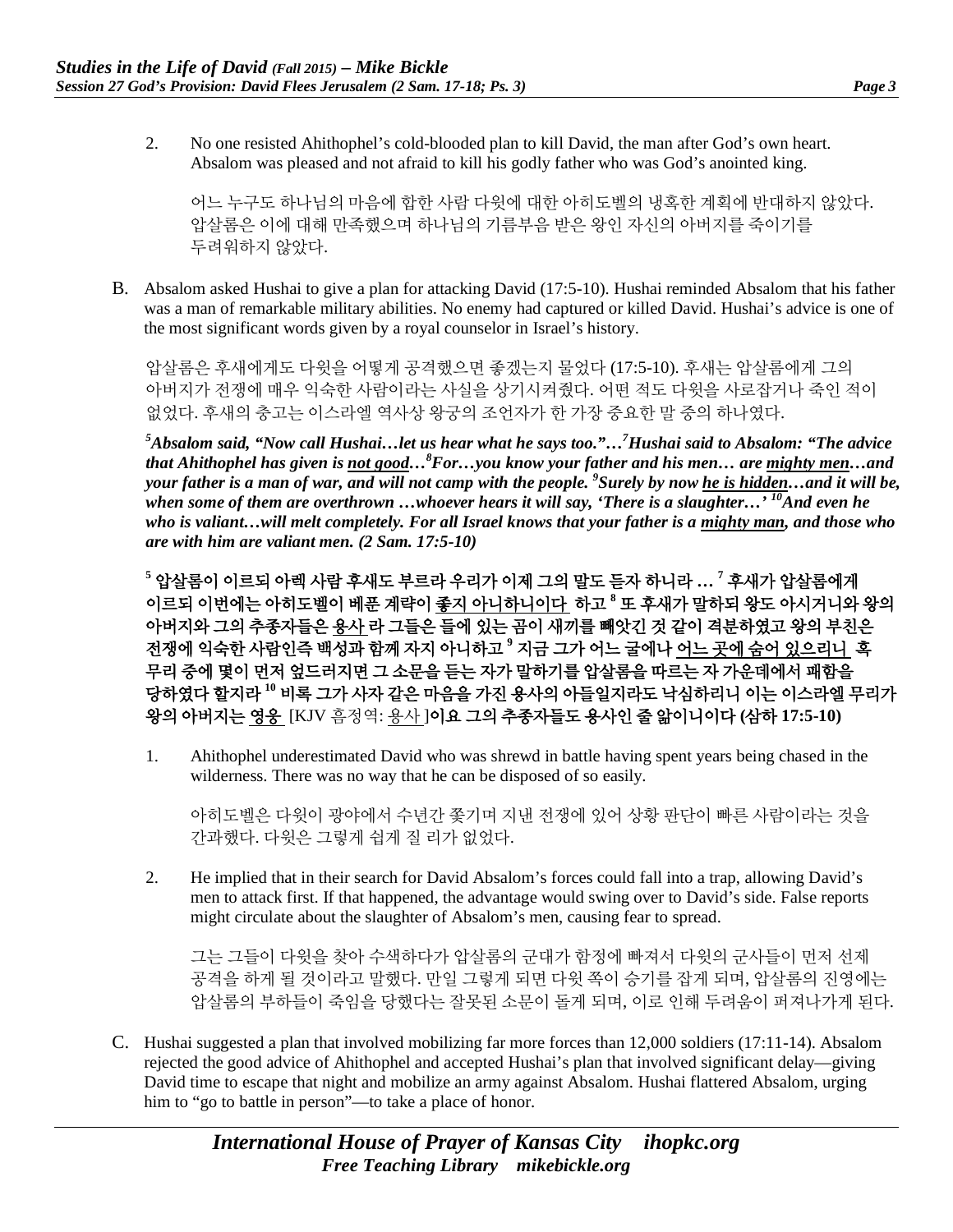후새는 12,000 명의 군사보다 훨씬 더 많은 수를 동원하라는 계획을 제안했다 (17:11-14). 압살롬은 아히도벨의 좋은 조언을 거절하고 후새의 계획을 받아들여서 이로 인해 시간이 많이 지연되었고, 다윗이 그날 밤에 달아나서 압살롬을 대항할 군대를 모을 시간을 주게 된다. 후새는 압살롬에게 아첨하며 "친히 전장에 나가서" 명예로운 자리를 취하라고 재촉했다.

*11I advise that all Israel be fully gathered to you, from Dan to Beersheba, like the sand that is by the sea for multitude, and that you go to battle in person…14Absalom and all the men of Israel said, "The advice of Hushai…is better…" For the LORD had purposed to defeat the good advice of Ahithophel, to the intent that the LORD might bring disaster on Absalom. (2 Sam. 17:11-14)*

**<sup>11</sup>** 나는 이렇게 계략을 세웠나이다 온 이스라엘을 단부터 브엘세바까지 바닷가의 많은 모래 같이 당신께로 모으고 친히 전장에 나가시고 **… <sup>14</sup>** 압살롬과 온 이스라엘 사람들이 이르되 아렉 사람 후새의 계략은 아히도벨의 계략보다 낫다 하니 이는 여호와께서 압살롬에게 화를 내리려 하사 아히도벨의 좋은 계략을 물리치라고 명령하셨음이더라 **(**삼하 **17:11-14)**

D. God was working sovereignly behind the scenes overriding the effective plans of Ahithophel in answer to David who prayed that the Lord turn the counsel of Ahithophel into foolishness (15:31). Throughout history, the Lord has "defeated" the plans of men (Job 5:12; Prov. 21:1; 1 Cor. 1:19).

하나님께서는 아히도벨의 모략을 어리석게 해달라는 다윗의 기도에 응답하심으로 (15:31), 아히도벨의 효과적인 계획이 통과되지 않도록 보이지 않는 곳에서 일하고 계셨다. 하나님께서는 역사를 통해서 인간의 계획들을 "물리치셨다" (욥 5:12; 잠 21:1; 고전 1:19).

*1 The king's heart is in the hand of the LORD, like the rivers of water; He turns it wherever He wishes. (Prov. 21:1)*

**<sup>1</sup>** 왕의 마음이 여호와의 손에 있음이 마치 봇물과 같아서 그가 임의로 인도하시느니라 **(**잠 **21:1)**

*12He frustrates the devices of the crafty, so that their hands cannot carry out their plans. (Job 5:12)*

## **<sup>12</sup>** 하나님은 교활한 자의 계교를 꺾으사 그들의 손이 성공하지 못하게 하시며 **(**욥 **5:12)**

E. Hushai gave Zadok and Abiathar a report on Absalom's plans to pass on to David through their sons (17:15- 22). Hushai was not sure if Absalom would follow through on his plan to delay his attack and take the time to prepare for a very large attack, so he urged David to flee that very night. David and his group walked 20 miles through the night to cross the Jordan River by daybreak.

후새는 사독과 아비아달에게 그들의 아들들을 통해 압살롬의 계획을 다윗에게 전할 수 있도록 했다 (17:15- 22). 후새는 공격을 지연하고 더 큰 군대를 모아 공격하라는 그의 계획을 압살롬이 시행할지 확신할 수 없었기에, 그는 다윗이 그날 밤에 도망갈 것을 강청했다. 다윗과 그와 함께 한 사람들은 그날 밤에 20 마일 (32km)을 걸어서 날이 밝을 때에 요단 강을 건넜다.

*15Then Hushai said to Zadok and Abiathar the priests, "Thus and so Ahithophel advised Absalom and the elders of Israel, and thus and so I have advised. 16Now therefore, send quickly and tell David, saying, 'Do not spend this night in the plains of the wilderness, but speedily cross over, lest the king and all the people who are with him be swallowed up.'"…22So David and all the people who were with him arose and crossed over the Jordan. By morning light not one of them was left who had not gone over the Jordan. (2 Sam. 17:15-22)*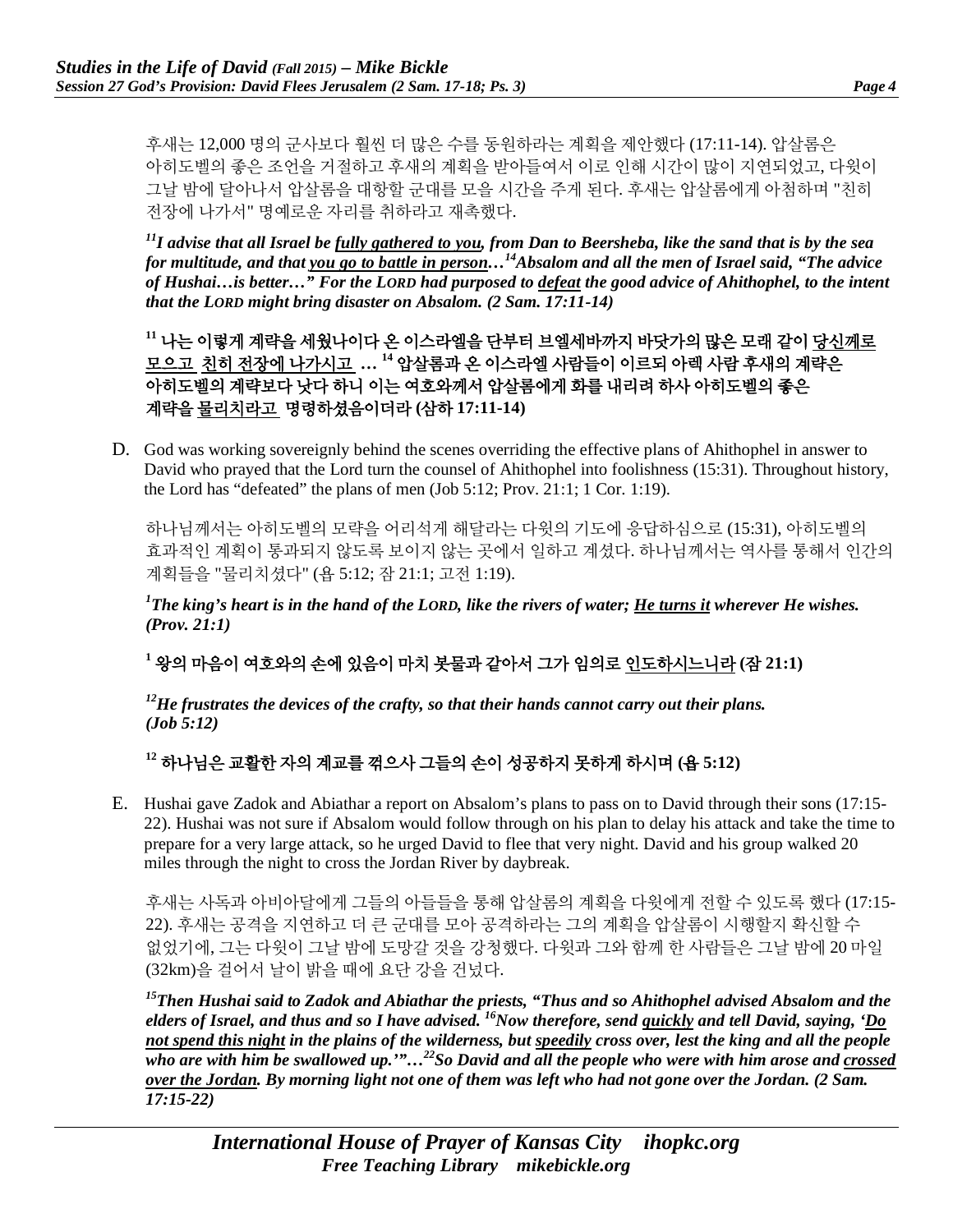**<sup>15</sup>** 이에 후새가 사독과 아비아달 두 제사장에게 이르되 아히도벨이 압살롬과 이스라엘 장로들에게 이러이러하게 계략을 세웠고 나도 이러이러하게 계략을 세웠으니 **<sup>16</sup>** 이제 너희는 빨리 사람을 보내 다윗에게 전하기를 오늘밤에 광야 나루터에서 자지 말고 아무쪼록 [한글K J V : 빨리] 건너가소서 하라 혹시 왕과 그를 따르는 모든 백성이 몰사할까 하노라 하니라 **… <sup>22</sup>** 다윗이 일어나 모든 백성과 함께 요단을 건널새 새벽까지 한 사람도 요단을 건너지 못한 자가 없었더라 **(**삼하 **17:15-22)**

F. Ahithophel calculated the situation carefully, then set his home in order and committed suicide (17:23). He believed that Absalom would be defeated if he delayed the attack as Hushai said. He understood that David would prevail and he would be executed for treason against David.

아히도벨은 상황을 세심하게 계산한 후, 자신의 집을 정리하고 스스로 목숨을 끊었다 (17:23). 그는 후새가 말한대로 압살롬이 공격을 늦추게 되면 그가 패하게 될 것이라고 믿었다. 그는 다윗이 이길 것을 알았으며, 그가 다윗에게 반역했기에 처형될 것을 알고 있었다.

*23Now when Ahithophel saw that his advice was not followed, he saddled a donkey, and arose and went home to his house, to his city. Then he put his household in order, and hanged himself, and died; and he was buried in his father's tomb. (2 Sam. 17:23)*

## **<sup>23</sup>** 아히도벨이 자기 계략이 시행되지 못함을 보고 나귀에 안장을 지우고 일어나 고향으로 돌아가 자기 집에 이르러 집을 정리하고 스스로 목매어 죽으매 그의 조상의 묘에 장사되니라 **(**삼하 **17:23)**

G. David fled to Mahanaim, making it his new base of operations (17:24-26). After crossing the Jordan River, David and his group traveled 25 miles north to Mahanaim. Absalom pursed him, crossing the Jordan in his determination to kill David—this is one of the darkest pictures of betrayal in the Bible. Absalom made his cousin Amasa captain to replace their cousin Joab (17:26; 1 Chr. 2:17).

다윗은 마하나님으로 도망가서 이곳을 그의 작전 기지로 삼았다 (17:24-26). 다윗과 그와 함께 한 사람들은 요단강 건넌 후, 북쪽의 마하나임으로 25 마일(40km)을 이동했다. 압살롬은 그를 추격했으며, 다윗을 죽일 각오로 요단강을 건넜다. 이는 성경에서 나오는 반역 중 가장 악한 모습 중 하나이다. 압살롬은 사촌 요압을 대신해서 자신의 사촌 아마사를 군대 장관으로 삼았다 (17:26; 대상 2:17).

*24David went to Mahanaim. And Absalom crossed over the Jordan, he and all the men of Israel with him. 25And Absalom made Amasa captain of the army instead of Joab. (2 Sam. 17:24-25)*

## **<sup>24</sup>** 이에 다윗은 마하나임 에 이르고 압살롬은 모든 이스라엘 사람과 함께 요단을 건너니라 **<sup>25</sup>** 압살롬이 아마사로 요압을 대신 하여 군지휘관으로 삼으니라 **… (**삼하 **17:24-25)**

H. Three wealthy men provided food for David—Shobi, Machir, and Barzillai (17:27-29). Even in time of difficulty, the Lord often surprises His people with unexpected blessings.

소바와 마길, 바르실래, 세 명의 부유한 사람들은 다윗에게 음식을 제공했다 (17:27-29). 하나님의 백성이 어려움을 겪고 있을 때에도, 하나님께서는 종종 예상치 못한 축복으로 우리들을 놀라게 하신다.

*27Now it happened, when David had come to Mahanaim, that Shobi the son of Nahash…, Machir …from Lo Debar, and Barzillai…28brought beds and basins, earthen vessels and wheat, barley and flour, parched grain and beans…29for David and the people who were with him to eat. For they said, "The people are hungry and weary and thirsty in the wilderness." (2 Sam. 17:27-29)*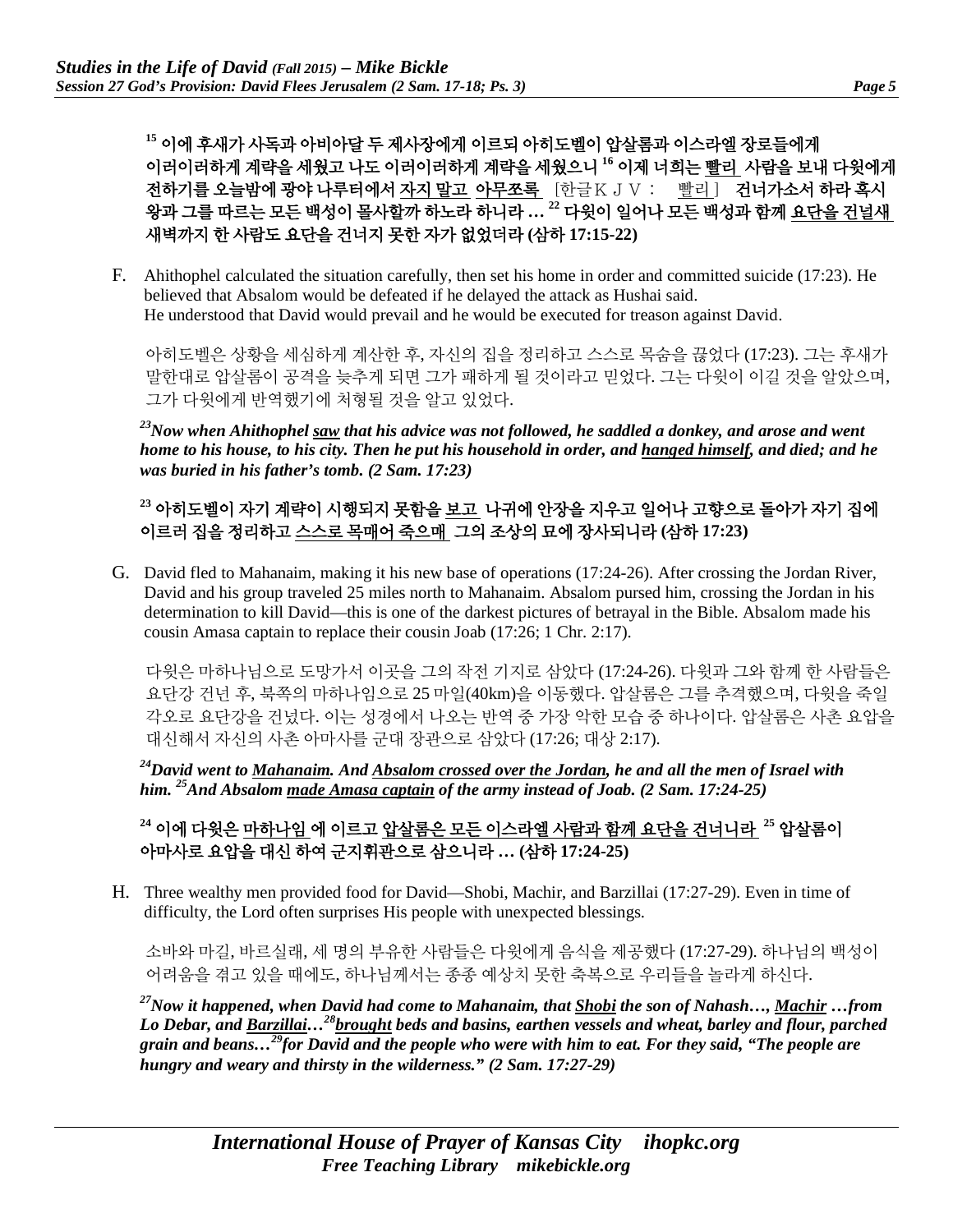**<sup>27</sup>** 다윗이 마하나임에 이르렀을 때에 암몬 족속에게 속한 랍바 사람 나하스의 아들 소바 와 로데발 사람 암미엘의 아들 마길 과 로글림 길르앗 사람 바르실래 가 **<sup>28</sup>** 침상과 대야와 질그릇과 밀과 보리와 밀가루와 볶은 곡식과 콩과 팥과 볶은 녹두와 **<sup>29</sup>** 꿀과 버터와 양과 치즈를 가져다가 다윗과 그와 함께 한 백성에게 먹게 하였으니 이는 그들 생각에 백성이 들에서 시장하고 곤하고 목마르겠다 함이더라 **(**삼하 **17:27-29)**

#### **III. THE LORD REMOVES DAVID'S ENEMIES (2 SAMUEL 18)**  하나님께서 다윗의 대적들을 제거하시다 **(**삼하 **18** 장**)**

A. 2 Samuel 18 tells us of how God gave David victory over the rebel army (18:1-8), how He removed the rebel leader Absalom (18:9-18), and how David received the news of it (18:19-33).

사무엘하 18 장을 통해 우리는 하나님께서 다윗이 반란군에 대해 어떻게 승리하도록 하시는지를 (18:1-8), 그분이 어떻게 이 반란군 지도자인 압살롬을 제거하시는지 (19:8-18), 그리고 다윗이 이 소식을 어떻게 받아들이는지를 볼 수 있다 (18:19-33).

B. David put his solders under three men—Joab, Abishai, and Ittai the Gittite (18:1-2).

다윗은 요압, 아비새, 가드 사람 잇대, 이 세 사람에게 병사들을 맡긴다 (18:1-2).

*1 David numbered the people…and set captains of thousands and captains of hundreds over them. <sup>2</sup> Then David sent out one third of the people under the hand of Joab, one third under the hand of Abishai…and one third under the hand of Ittai the Gittite. (2 Sam. 18:1-2)*

**<sup>1</sup>** 이에 다윗이 그와 함께 한 백성을 찾아가서 천부장 과 백부장을 그들 위에 세우고 **<sup>2</sup>** 다윗이 그의 백성을 내보낼새 삼분의 일 은 요압 의 휘하에**,** 삼분의 일 은 스루야의 아들 요압의 동생 아비새 의 휘하에 넘기고 삼분의 일 은 가드 사람 잇대 의 휘하에 넘기고 **… (**삼하 **18:1-2)**

C. We are surprised by David's command to "deal gently with Absalom" (18:5). David insisted on this because he loved his son and because God had dealt gently with David in his sins (Ps. 18:35). This story is meant to turn our focus to the amazing love of Christ who died for His enemies (Rom. 5:8).

우리는 다윗이 이 세 사람들에게 압살롬을 너그러이 대하라는 명령을 하는 것에서 놀라게 된다 (18:5). 다윗은 자신의 아들을 사랑하였고, 하나님께서 자신의 죄에 대해 자비롭게 대하셨었기에 이렇게 할 것을 고집했다 (시 18:35). 이 스토리는 우리로 하여금 그리스도께서 그분의 적들을 위해 죽으신 그분의 놀라운 사랑을 생각해보게 한다 (롬 5:8).

*5 Now the king had commanded Joab, Abishai, and Ittai, saying, "Deal gently for my sake with the young man Absalom." And all the people heard when the king gave…orders concerning Absalom. (2 Sam. 18:5)*

**<sup>5</sup>** 왕이 요압과 아비새와 잇대에게 명령하여 이르되 나를 위하여 젊은 압살롬을 너그러이 대우하라 하니 왕이 압살롬을 위하여 모든 군지휘관에게 명령할 때에 백성들이 다 들으니라 **(**삼하 **18:5)**

*35…Your right hand has held me up, Your gentleness has made me great. (Ps. 18:35)*

## **<sup>35</sup>** 또 주께서 주의 구원하는 방패를 내게 주시며 주의 오른손이 나를 붙들고 주의 온유함이 나를 크게 하셨나이다 **(**시 **18:35)**

D. The decisive battle took place in Ephraim resulting in 20,000 men in Absalom's army being killed.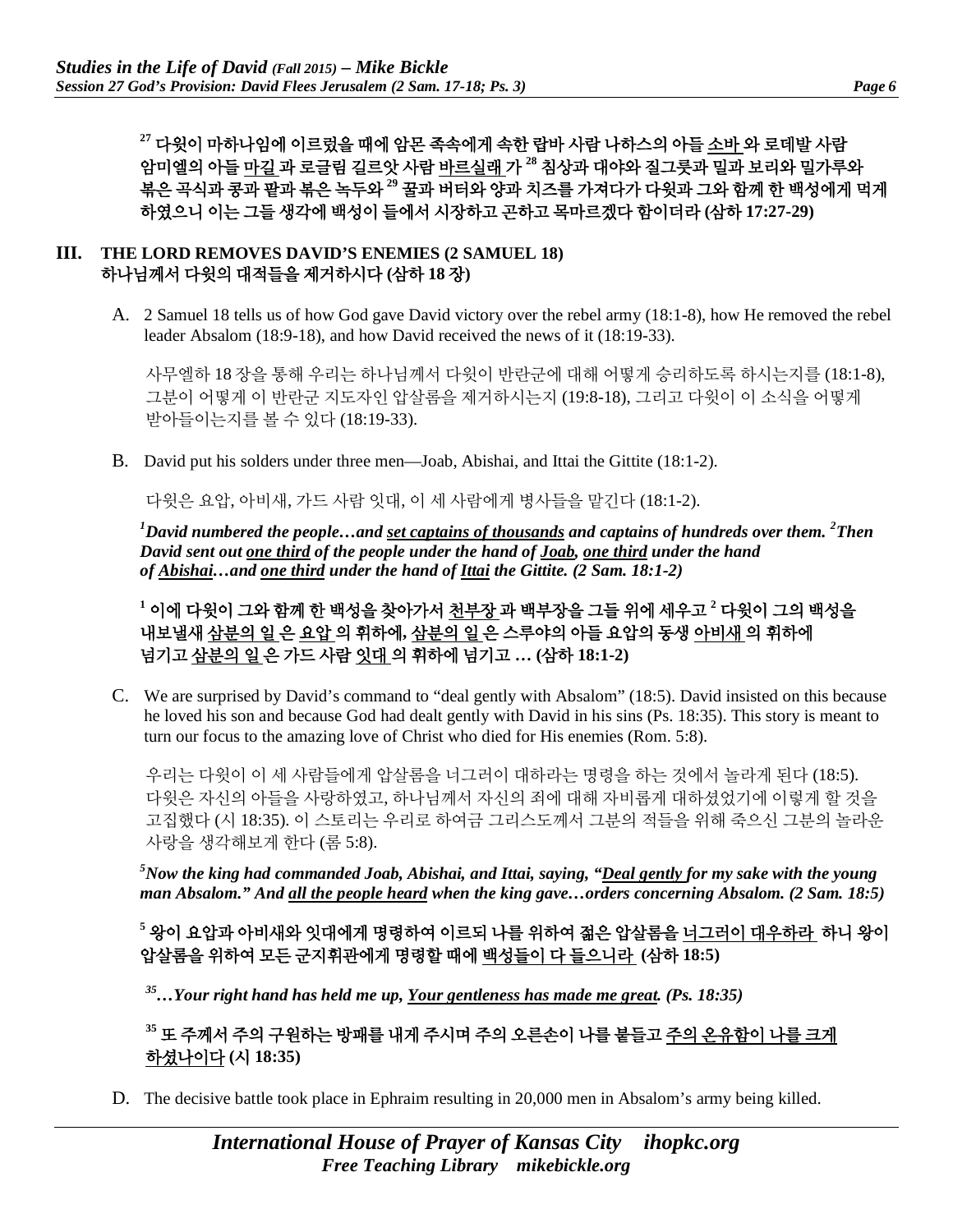에브라임에서는 결정적인 전투가 벌어졌으며, 압살롬의 군대 20,000 명은 죽임을 당한다.

*6 The people went out into the field of battle…in the woods of Ephraim. <sup>7</sup> The people of Israel were overthrown there before the servants of David, and a great slaughter of twenty thousand took place there that day… (2 Sam. 18:6-7)*

## **<sup>6</sup>** 이에 백성이 이스라엘을 치러 들로 나가서 에브라임 수풀 에서 싸우더니 **<sup>7</sup>** 거기서 이스라엘 백성이 다윗의 부하들에게 패하매 그 날 그 곳에서 전사자가 많아 이만 명 에 이르렀고 **(**삼하 **18:6-7)**

E. During the battle Absalom's mule went under the thick branches of a large oak tree. The mule kept going and left him hanging suspended in mid-air with his hair caught in the branches.

이 전투 중에 압살롬의 노새는 큰 상수리나무의 빽빽한 나무 아래로 지나가게 된다. 이 노새는 계속해서 앞으로 나아갔고, 압살롬은 머리칼이 가지에 걸려 공중에 매달려 있었다.

*9 Then Absalom…rode on a mule. The mule went under the thick boughs of a great terebinth tree, and his head caught in the terebinth [oak tree]; so he was left hanging between heaven and earth. And the mule*  which was under him went on...<sup>14</sup>Joab...took three spears in his hand and thrust them through Absalom's *heart…17They took Absalom…laid a very large heap of stones over him. (2 Sam. 18:9-17)*

**<sup>9</sup>** 압살롬이 다윗의 부하들과 마주치니라 압살롬이 노새를 탔는데 그 노새가 큰 상수리나무 번성한 가지 아래로 지날 때에 압살롬의 머리가 그 상수리나무에 걸리매 그가 공중에 달리고 그가 탔던 노새는 그 땅과 공중 사이로 빠져나간지라 **… <sup>14</sup>** 요압이 **…** 손에 작은 창 셋을 가지고 가서 상수리나무 가운데서 아직 살아 있는 압살롬의 심장을 찌르니 **… <sup>17</sup>** 그들이 압살롬을 옮겨다가 수풀 가운데 큰 구멍에 그를 던지고 그 위에 매우 큰 돌무더기 를 쌓으니라 **… (**삼하 **18:9-17)**

F. David was deeply moved; he wept and grieved over the death of his rebellious son (18:33).

다윗은 마음이 심히 아파했으며, 자신에게 반역했던 아들의 죽음에 대해 애곡하고 슬퍼했다 (18:33).

*33Then the king was deeply moved…and wept. As he went, he said thus: "O my son Absalom—my son, my son Absalom—if only I had died in your place! O Absalom my son, my son!" (2 Sam. 18:33)*

**<sup>33</sup>** 왕의 마음이 심히 아파 문 위충으로 올라가서 우니라 그가 올라 갈 때에 말하기를 내 아들 압살롬아 내 아들 내 아들 압살롬아 차라리 내가 너를 대신하여 죽었다면**,** 압살롬 내 아들아 내 아들아 하였더라 **(**삼하 **18:33)**

#### **IV. PSALM 3: DAVID PRAYED WITH CONFIDENCE IN GOD**  시 **3** 편**:** 확신을 가지고 하나님께 기도한 다윗

A. The title of this psalm indicates that it was written while David was fleeing from Absalom (2 Sam. 15-18). Psalm 3 is one of the greatest expressions of faith in the face of difficulty in the scriptures.

이 시편의 제목을 통해, 우리는 이 시편이 다윗이 압살롬에게서 달아날 때에(삼하 15-18 장) 기록된 시라는 것을 알수 있다. 시편 3 편은 성경에서 어려움을 당할 때에 믿음을 보인 예 중 가장 위대한 것 중 하나이다.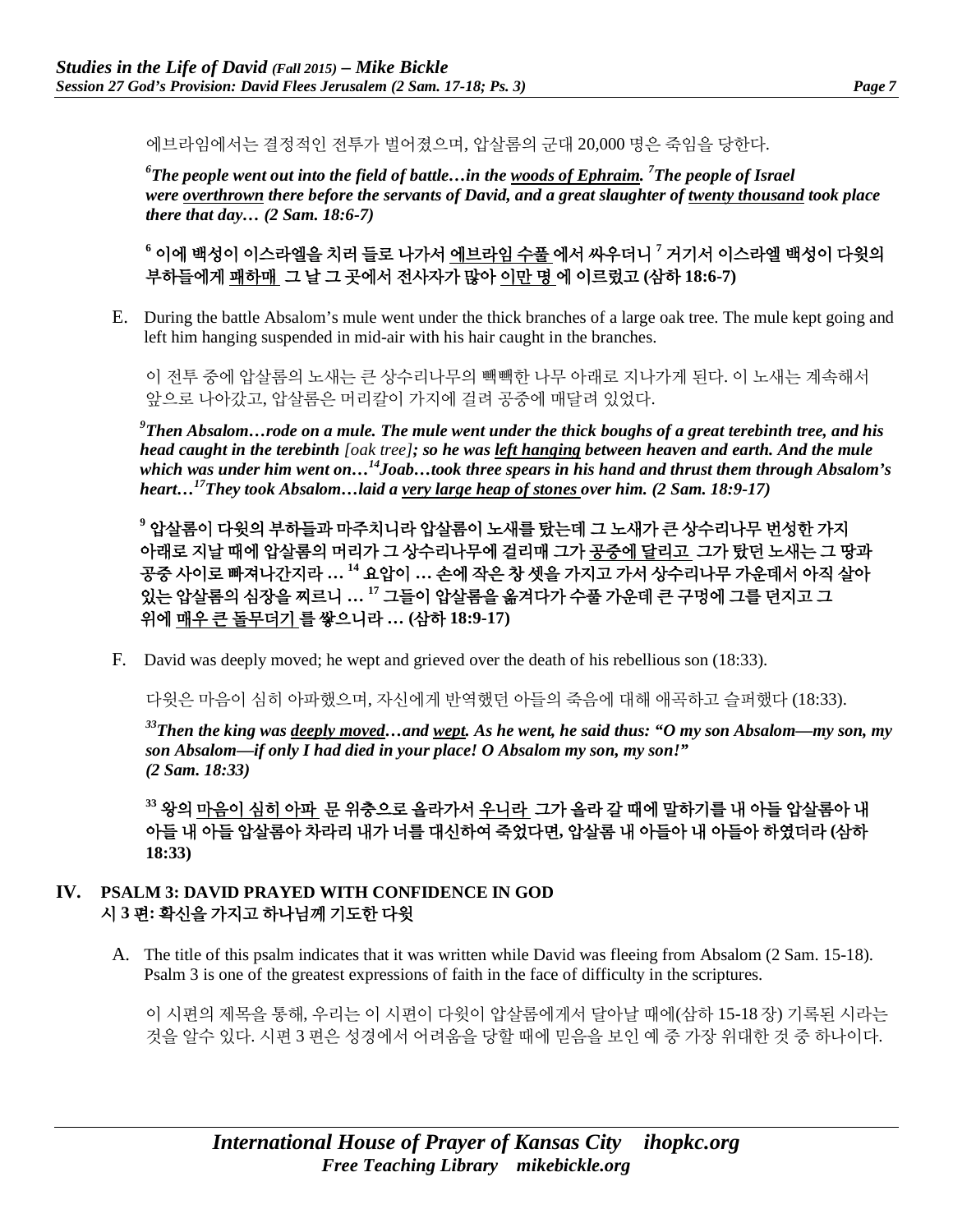B. David's great danger (3:1-2)—David acknowledged his great danger, crying out that many people were troubling him and the number was increasing (3:1). Enemies surrounded David as Absalom won the hearts of the people (3:2; cf. 2 Sam. 15:6). The revolt increased, growing continually and gaining great momentum (2 Sam. 15:12). David's adversaries spread the rumor to many others that, because of his sins, the Lord's favor was no longer on his life.

큰 위험에 처한 다윗 (3:1-2) - 다윗은 자신이 큰 위험에 처했음을 고백하고 있으며, 많은 사람들이 그를 어렵게 하고 그 수가 늘어나고 있다고 부르짖었다 (3:1). 압살롬이 백성들의 마음을 얻음에 따라 대적들은 다윗을 둘러싸게 되었다 (3:2; 비교. 삼하 15:6). 반역은 커져갔고, 계속해서 힘을 얻어갔다 (삼하 15:12). 다윗의 대적들은 하나님께서는 다윗이 지은 죄로 인해 더 이상 그에게 호의를 베풀지 않으신다는 소문을 퍼뜨렸다.

*1 LORD, how they have increased who trouble me! Many are they who rise up against me. 2 Many are they who say of me, "There is no help for him in God." (Ps. 3:1-2)*

## **<sup>1</sup>** 여호와여 나의 대적이 어찌 그리 많은지요 일어나 나를 치는 자가 많으니이다 **<sup>2</sup>** 많은 사람 이 나를 대적하여 말하기를 그는 하나님께 구원을 받지 못한다 하나이다 **(**셀라**) (**시 **3:1-2)**

C. David prayed with confidence that the Lord would deliver him (3:3-7). He looked to the Lord as his "shield" or source of protection. He used prayer as his weapon, asking God to "Arise and save me."

다윗은 하나님께서 그를 구원하실 것이라는 확신을 가지고 기도했다 (3:3-7). 그는 하나님을 그의 "방패" 또는 보호하심의 근원이 되실 것을 기대했다. 그는 기도를 자신의 무기로 사용하며, 하나님께서 "일어나사 구원하실" 것을 구했다.

*3 But You, O LORD, are a shield for me, my glory and the One who lifts up my head. 4 I cried to the LORD…and He heard me…5 I lay down and slept; I awoke, for the LORD sustained me. <sup>6</sup> I will not be afraid of ten thousands of people who have set themselves against me all around. 7 Arise, O LORD; Save me, O my God! For You have struck all my enemies on the cheekbone… (Ps. 3:3-7)*

**<sup>3</sup>** 여호와여 주는 나의 방패시요 나의 영광 이시요 나의 머리를 드시는 자이시니이다 **<sup>4</sup>** 내가 나의 목소리로 여호와께 부르짖으니 그의 성산에서 응답하시는도다 **(**셀라**) <sup>5</sup>** 내가 누워 자고 깨었으니 여호와께서 나를 붙드심이로다 **<sup>6</sup>** 천만인[한글 KJV: 수만]이 나를 에워싸 진 친다 하여도 나는 두려워하지 아니하리이다 **<sup>7</sup>** 여호와여 일어나소서 나의 하나님이여 나를 구원하소서 주께서 나의 모든 원수 의 뺨을 치시며 악인의 이를 꺾으셨나이다 **(**시 **3:3-7)**

1. *My glory*: expresses his adoration without any offense toward the Lord even in difficulty

나의 영광: 이는 그가 어려움 가운데에서도 하나님을 향해 어떤 상한 마음 없이 그분을 경배하고 있는 것을 보여준다.

2. *The One who lifts my head*: speaks of David's confidence that the Lord would restore what his enemies had taken—even being restored to his position as king in Jerusalem

나의 머리를 드시는 자: 이는 그가 하나님께서 대적이 빼앗아간 것들을 회복시켜 주실 것을, 예루살렘의 왕으로 자신을 다시 세우실 것까지도 확신하고 있음을 보여준다.